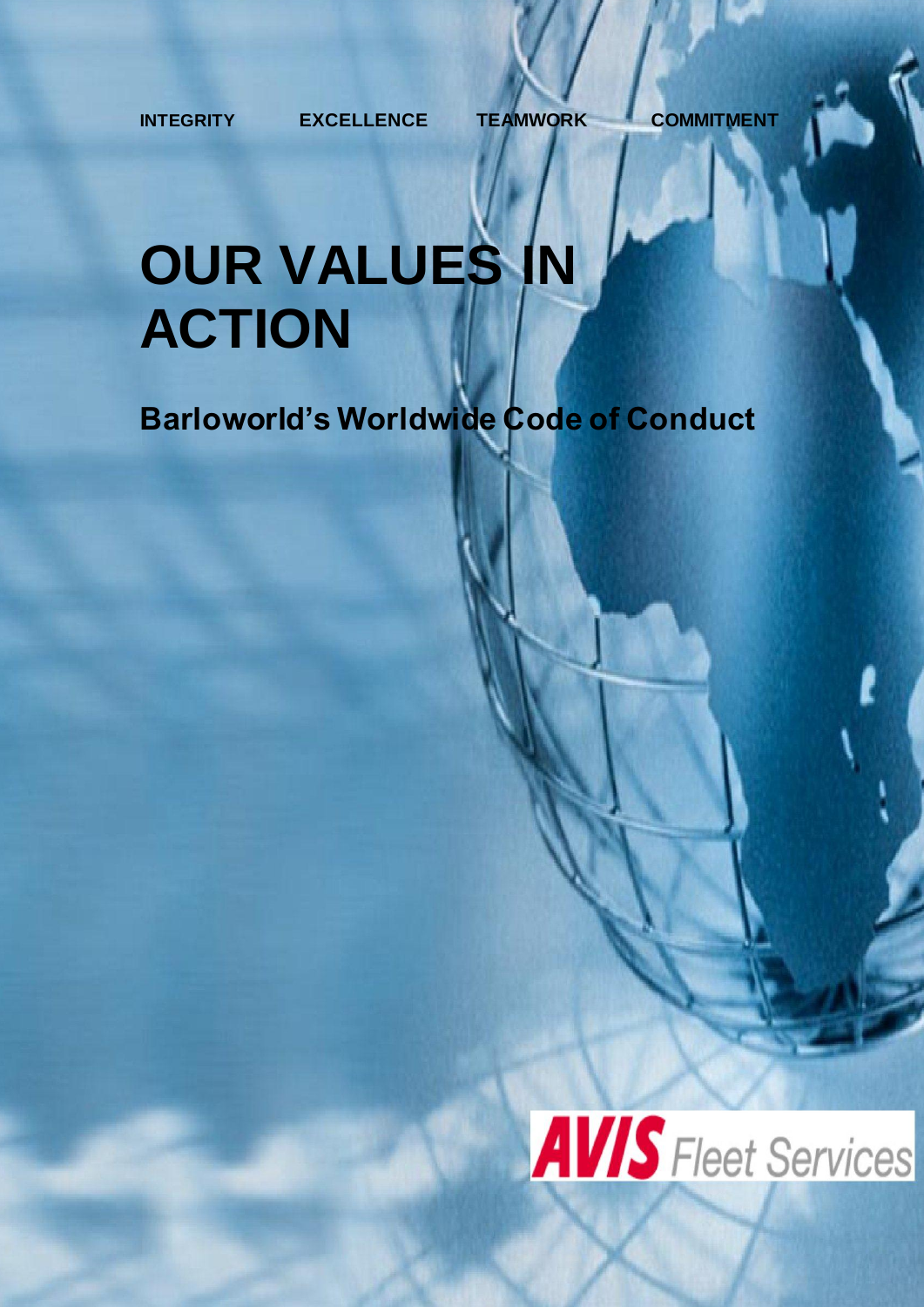| A MESSAGE FROM OUR CEO                                                                                                                                                                                                                                 |                                                                        | 3  |
|--------------------------------------------------------------------------------------------------------------------------------------------------------------------------------------------------------------------------------------------------------|------------------------------------------------------------------------|----|
| <b>LIVING BY THE CODE</b>                                                                                                                                                                                                                              |                                                                        | 4  |
| <b>INTEGRITY</b><br>Honesty & Integrity<br><b>Conflicts of Interest</b><br><b>Competitive Conduct</b><br><b>Financial Reports &amp; Accounting</b><br><b>Fair Communication</b><br>Inside Information<br><b>Improper Payments</b>                      | 6<br>6<br>6<br>$\overline{7}$<br>$\overline{7}$<br>$\overline{7}$<br>7 | 6  |
| <b>EXCELLENCE</b><br>Value to Customers<br><b>Work Environment</b><br><b>Employee Performance</b><br><b>Employee Development</b><br><b>Risk Management</b><br><b>Enterprise Point of View</b>                                                          | 8<br>8<br>8<br>9<br>9<br>9                                             | 8  |
| <b>TEAMWORK</b><br><b>Principals and Customers</b><br><b>Respect for Others</b><br>Fairness & Non-Discrimination<br>Value of Diversity<br><b>Consistent Global Standards</b>                                                                           | 10<br>10<br>10<br>11<br>11                                             | 10 |
| <b>COMMITMENT</b><br><b>Personal Responsibility</b><br>Environment & Sustainability<br>Health & Safety<br>Protection of Assets and Information<br><b>Electronic Communications</b><br><b>Personal Privacy</b><br>Communities<br>Ownership & Investment | 12<br>12<br>12<br>13<br>13<br>13<br>13<br>13                           | 12 |
|                                                                                                                                                                                                                                                        |                                                                        |    |

#### **BARLOWORLD POLICIES** 15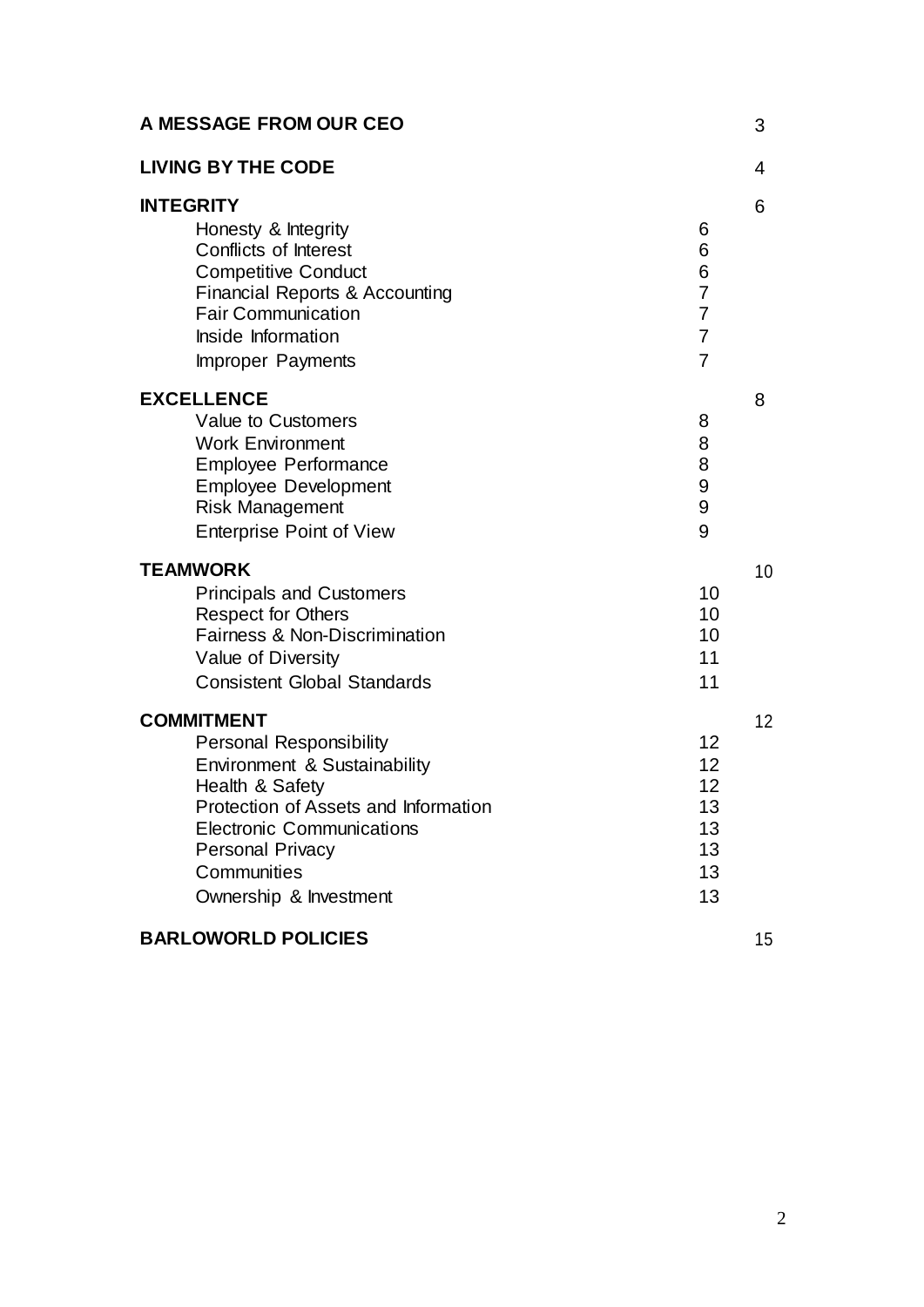**A MESSAGE FROM OUR CEO**

#### **THE WORLD IS CONTINUALLY CHANGING, AND SO IS OUR BUSINESS. BUT ONE THING THAT WILL NEVER CHANGE IS OUR COMMITMENT TO MAINTAINING THE HIGHEST ETHICAL STANDARDS. OUR REPUTATION IS ONE OF OUR GREATEST ASSETS. EACH OF US HAS A RESPONSIBILITY TO PROTECT IT – EVERYDAY.**

When faced with challenges, how we respond defines us. Our decisions, and ultimately our actions, tell the world who we are at Barloworld.

Barloworld's Worldwide Code of Conduct documents and sets high expectations of what we stand for, what we believe in and how we put our values in action across our company.

Barloworld people live and work in many countries across the world. Our collections of unique cultures and experiences, education and talents help make us a stronger, more innovative company. And while our diversity is critical, we also need something to tie us together to operate as one team. Our code of Conduct doesn't restrict our individuality or give specific instructions to apply in every situation. Instead, the Code serves as a daily reminder of what is expected from every member of the Barloworld team.

It reminds us that **Integrity** isn't just a nice word. It's something we live everyday when we hold ourselves accountable and deliver results.

It reminds us that as we strive for **Excellence** we must maintain an intense, acute focus on our customers. We have to listen to our customers, understand their needs and deliver value through our products, services and solutions to help them succeed.

It reminds us that it takes **Teamwork** to compete in today's global marketplace, requiring the best ideas and the discipline to deliver. When we leverage the diverse talents of our employees, principals and suppliers, we can accomplish anything.

And finally, it reminds us of our **Commitment** – to safety, to our teams, to our customers, to our shareholders and to the environment. We know that by focusing on providing sustainable solutions, we can be profitable while best serving our planet and its people.

Thank you for taking the time to read and understand our Code of Conduct. Our foundation of Integrity, Excellence, Teamwork and Commitment is consistent with the way we have done business for over a century. Our values are more than words. They define who we are and will remain at the forefront of everything we do.

Clive Thompson

**CLIVE THOMSON** Chief Executive Officer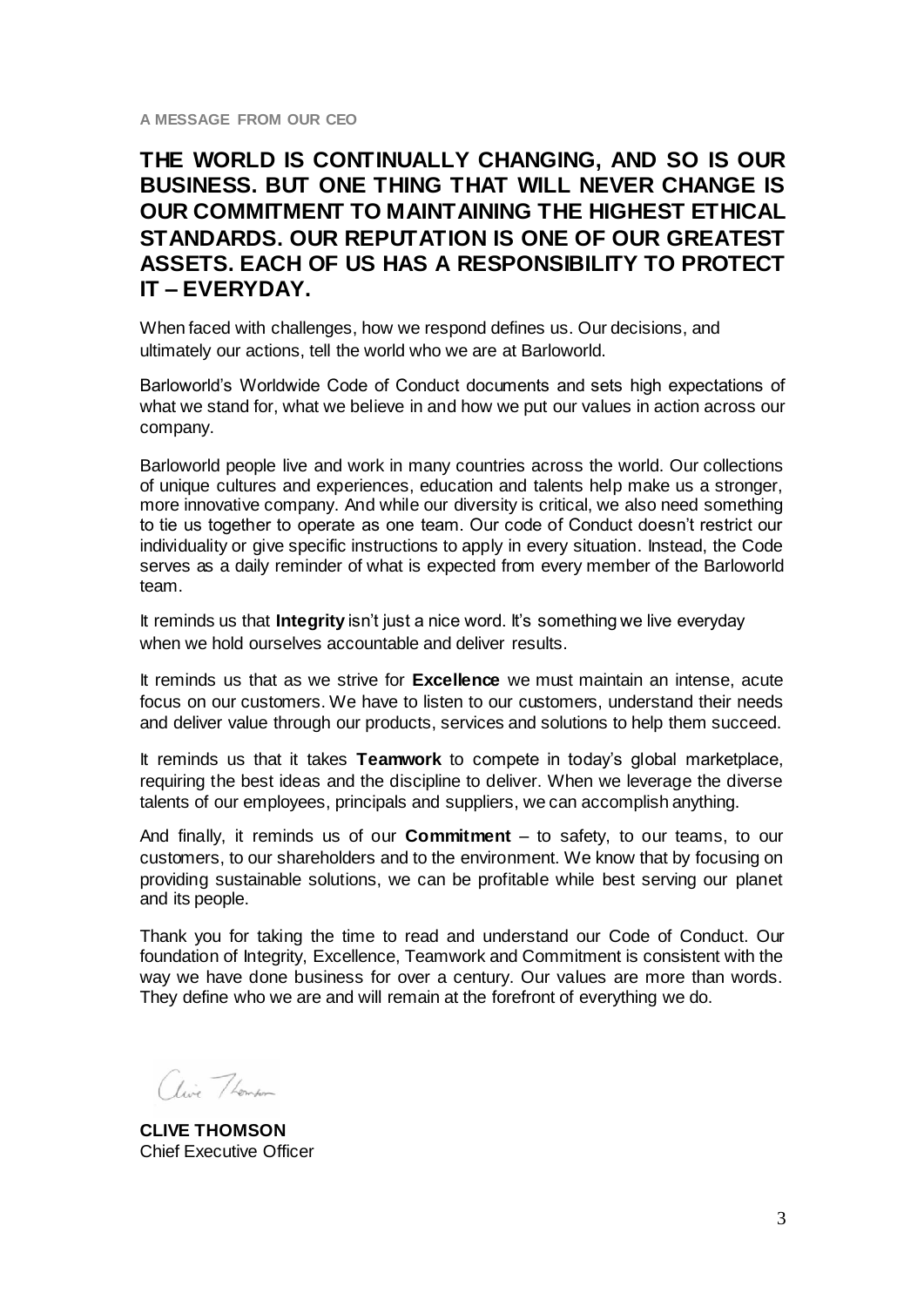### **LIVING BY THE CODE**

#### **INTEGRITY. EXCELLENCE. TEAMWORK. COMMITMENT.**

The words in this Code of Conduct define us. Despite our differences – in geography, culture, language and business – we are one Barloworld, one company united by these common principles and a shared commitment to the highest standards of conduct.

While we conduct our business within the framework of applicable laws and regulations, for us, compliance with the law is not enough. We strive for more than that. Through our Code of Conduct, we envision a work environment all can take pride in, a company others respect and admire and a world made better by our actions. Together, we are laying the foundation for the values- based culture that will carry us forward to even higher levels of success. Together, we are upholding the reputation of our great company – and strengthening it for tomorrow.

This Code of Conduct applies to the daily activities of employees of Barloworld and its subsidiaries and joint ventures worldwide and members of the Board of Directors of Barloworld Limited. Each of us is personally responsible to read the Code of Conduct, understand what it means and apply it consistently. Those in our company who lead others hold a special position of responsibility to set the example of what it means to "live by the code."

#### **REPORTING RIGHTS AND RESPONSIBILITIES**

If you become aware of a circumstance or action that violates, or appears to violate, the Code of Conduct, Barloworld policy or applicable law, contact your supervisor or local management as soon as possible.

If you are not able to get an answer to a question, or resolve an issue, under the Code of Conduct by working with your supervisor or local management, you can contact the Barloworld Ethics Line. This is an independent and confidential system by which employees or others can report unethical behaviour that affects the Barloworld group.

#### FreeCall - 0800 003 248 Tel: +27 31 571 5633 FreeFax – 0800 007 788 Fax: +27 31 560 7395 SMS – 32840

**South Africa: Outside South Africa:**

E-mail – [barloworld@ethics-line.com](mailto:barloworld@ethics-line.com) Website: - [www.tip-offs.com](http://www.tip-offs.com/)

Barloworld will not take any action against you as a result of raising an ethical issue in good faith. Also, Barloworld does not tolerate any reprisal by any individual against an employee for raising a concern or making a report in good faith.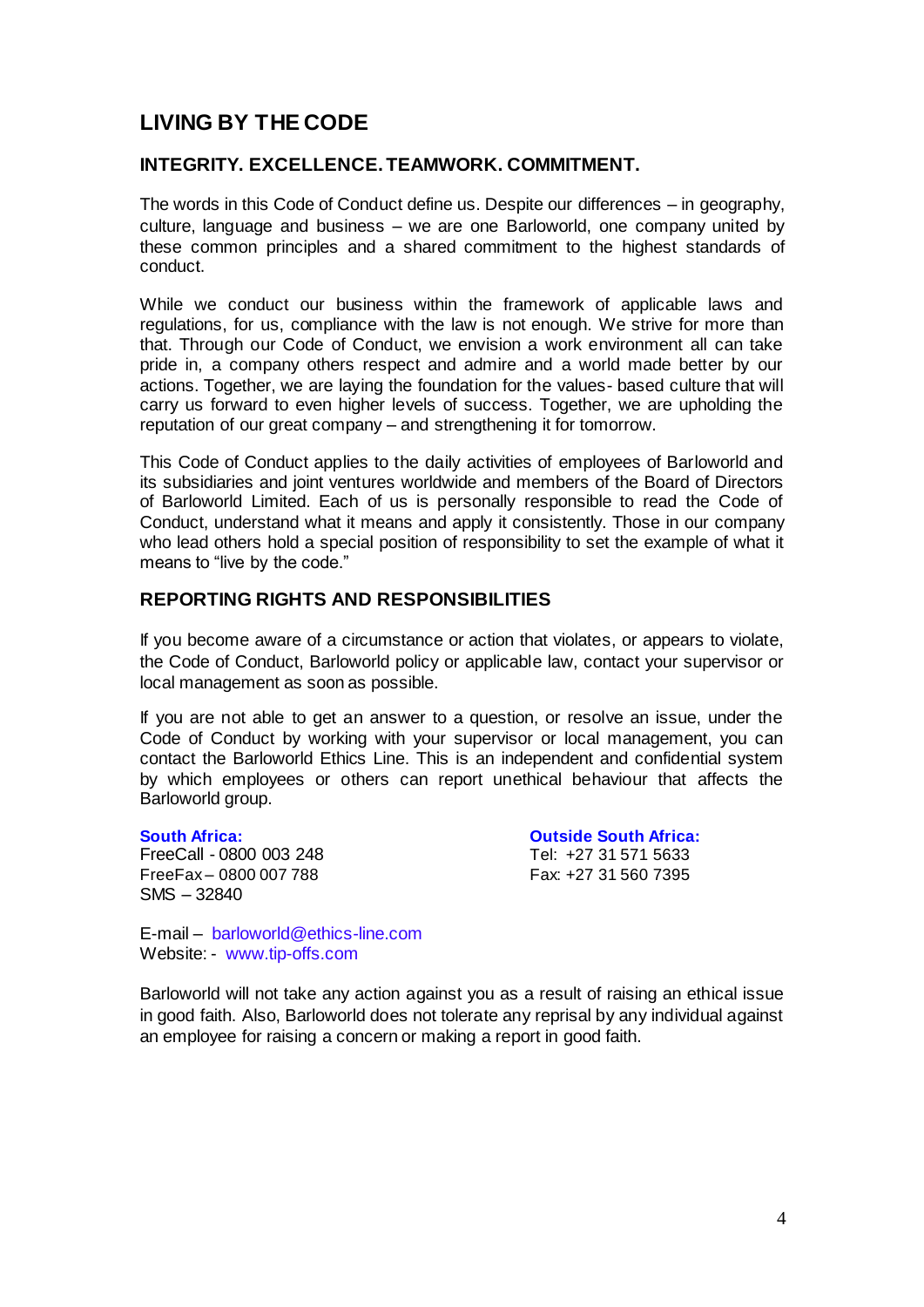# **OUR VALUES IN ACTION**

Barloworld's Worldwide Code of Conduct

## **<sup><b>**</del>**Integrity**</sup>

The Power of Honesty

## **Excellence**

The Power of Intense Customer focus

## **Teamwork**

The Power of Working Together

## **Commitment**

The Power of Responsibility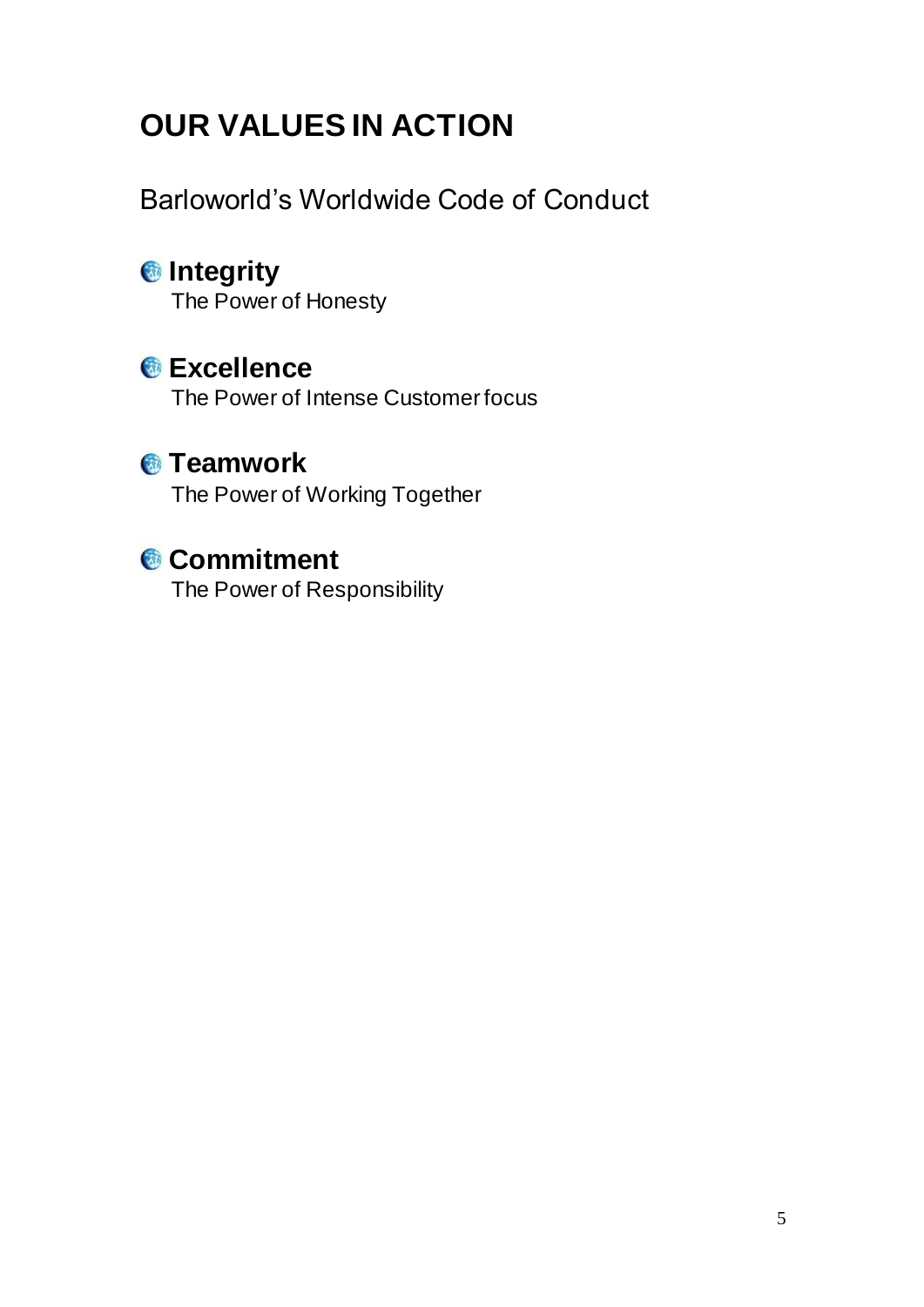# **INTEGRITY**

The Power of Honesty

#### **INTEGRITY IS THE FOUNDATION OF ALL WE DO.**

*It is a constant. Those with whom we work, live and serve rely on us. We align our actions with our words and deliver what we promise. We build and strengthen our reputation through trust. We do not improperly influence others or let them improperly influence us. We are respectful and behave in an open and honest manner. In short, the reputation of the enterprise reflects the ethical performance of the people who work here.*

#### **We put Integrity in action when…**

#### **WE ARE HONEST AND ACT WITH INTEGRITY**

We hold ourselves to the highest standard of integrity and ethical behaviour consistent with our Code of Ethics. We tell the truth. We promise only what we can reasonably expect to deliver. We strive to keep our commitments. Our company shareholders, customers, principals, suppliers, those with whom we do business, our fellow employees and the communities in which we operate must be able to trust what we say and to believe that we will always keep our word.

#### **WE AVOID AND MANAGE CONFLICTS OF INTEREST**

We must not engage in activities that create, or even appear to create, conflict between our personal interests and the interests of the company. These situations arise where a personal interest or family or other relationship makes it difficult for an individual to represent the company fully and fairly. Conflicts of interest can arise in any part of Barloworld's operations. The most serious conflicts of interest usually arise where an employee or former employee has authority to spend the company's money, has authority to hire or engage a person outside the company or has information that could be valuable to a person outside the company. A conflict of interest or the appearance of a conflict of interest very often arises when an employee is offered a gift, favour or entertainment. While some of this activity is part of a normal business relationship, we do not accept gifts, favours or entertainment that have a value greater than we could reasonably reciprocate or that obligate or appear to obligate us to act in any way contrary to the law, Barloworld business interest or Barloworld's ethical business practices.

#### **WE COMPETE FAIRLY**

Barloworld believes that fair competition is fundamental to free enterprise. We observe antitrust and competition laws where we do business. In relationships with competitors, principals, suppliers and customers, we avoid arrangements that restrict our ability to compete with others. We are not involved in any arrangements, understandings or agreements with competitors affecting prices, terms upon which products are repaired, sold, or the number and type of products repaired or sold.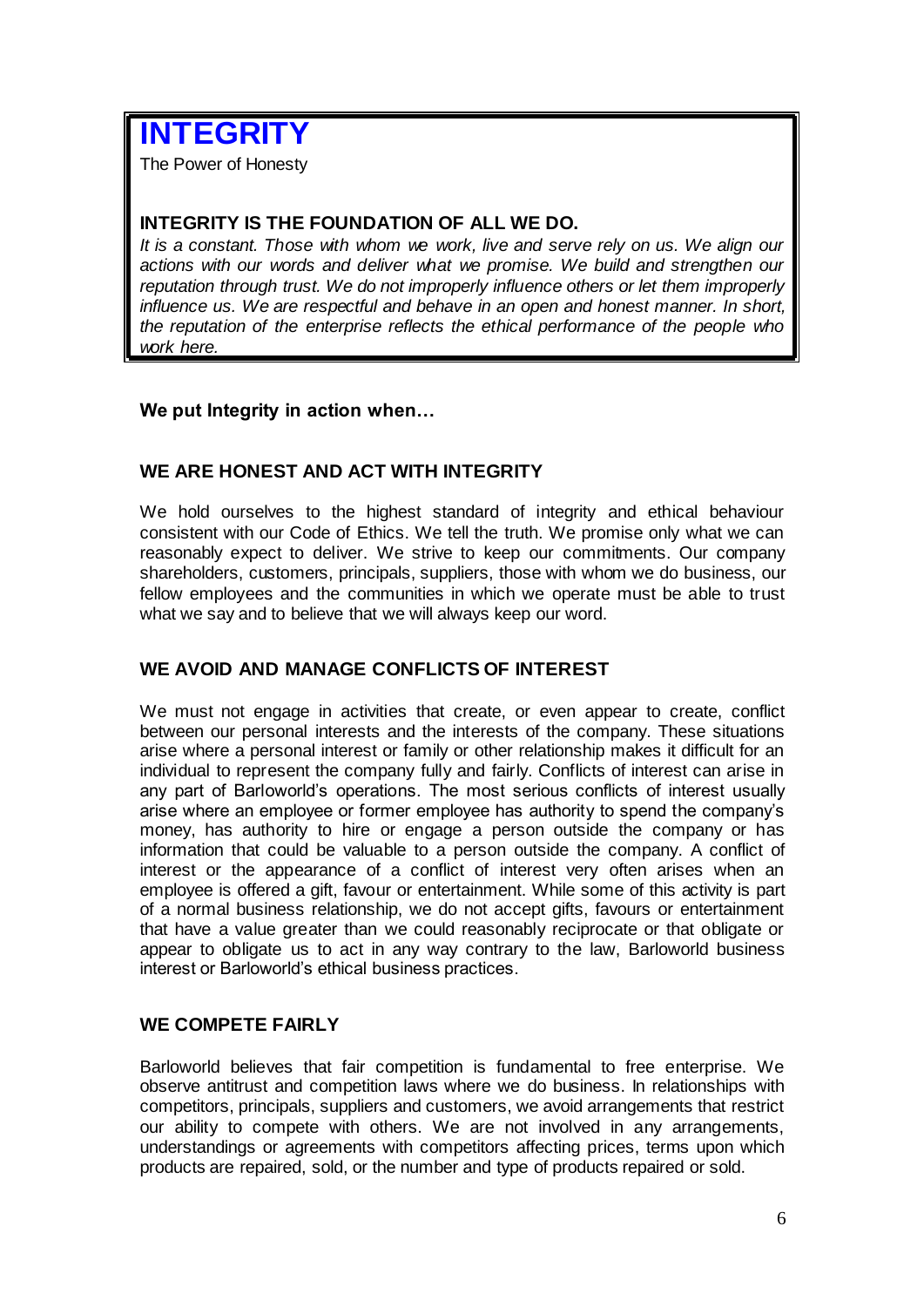#### **WE ENSURE ACCURACY AND COMPLETENESS OF OUR FINANCIAL REPORTS**

Investors, creditors, funders and others have legitimate interest in our company's financial and accounting information. The integrity of Barloworld's financial reports and accounting records is based on validity, accuracy, completeness, timeliness and understandability of basic information supporting entries to the company's books of account. We will ensure every accounting or financial entry accurately reflects what is described by the supporting information. We expect employees involved in creating, processing or recording such information to be personally responsible for its integrity. The same standards of integrity that apply to external financial reporting also apply to the financial statements that are used as internal management tools.

#### **WE ARE FAIR, HONEST AND OPEN IN OUR COMMUNICATION**

We communicate with each other in a respectful, fair, honest and open manner. We keep investors, creditors, funders, stock markets, employees, principals, distributors, suppliers, the communities in which we operate and the general public informed on a timely basis through the public release of relevant and understandable financial and other information about our company. In releasing information about Barloworld, we make every effort to ensure that full disclosure is made to everyone without preference or favouritism to any individual or group. We respond to public inquiries – including those from the news media, governments and others – with prompt, courteous, honest answers through members of our executive leadership and employees who are authorized to speak publicly on behalf of Barloworld.

#### **WE HANDLE "INSIDE INFORMATION" APPROPRIATELY AND LAWFULLY**

Inside information may be defined as information about a company not known to the public. Such information – certain financial data and future plans for example – may have significant value to others and therefore must be kept strictly confidential. Anyone who has "material" inside information about Barloworld must not use it for personal gain or provide it to others. Information is "material" if an investor would consider it important in making an investment in Barloworld or in another organization. A Barloworld employee who has undisclosed information about a principal, supplier, customer or competitor should not trade in that company's stock, nor should an employee advise others to do so. We expect all employees, their families, our various stakeholders and others whose relationships with Barloworld give them access to such information to comply with these principles.

#### **WE REFUSE TO MAKE IMPROPER PAYMENTS**

In dealing with public officials, other corporations and private citizens, we firmly adhere to ethical business practices. We will not seek to influence others, either directly or indirectly, by paying bribes or kickbacks, or by any other measure that is unethical or that will tarnish our reputation for honesty and integrity. Even the appearance of such conduct must be avoided.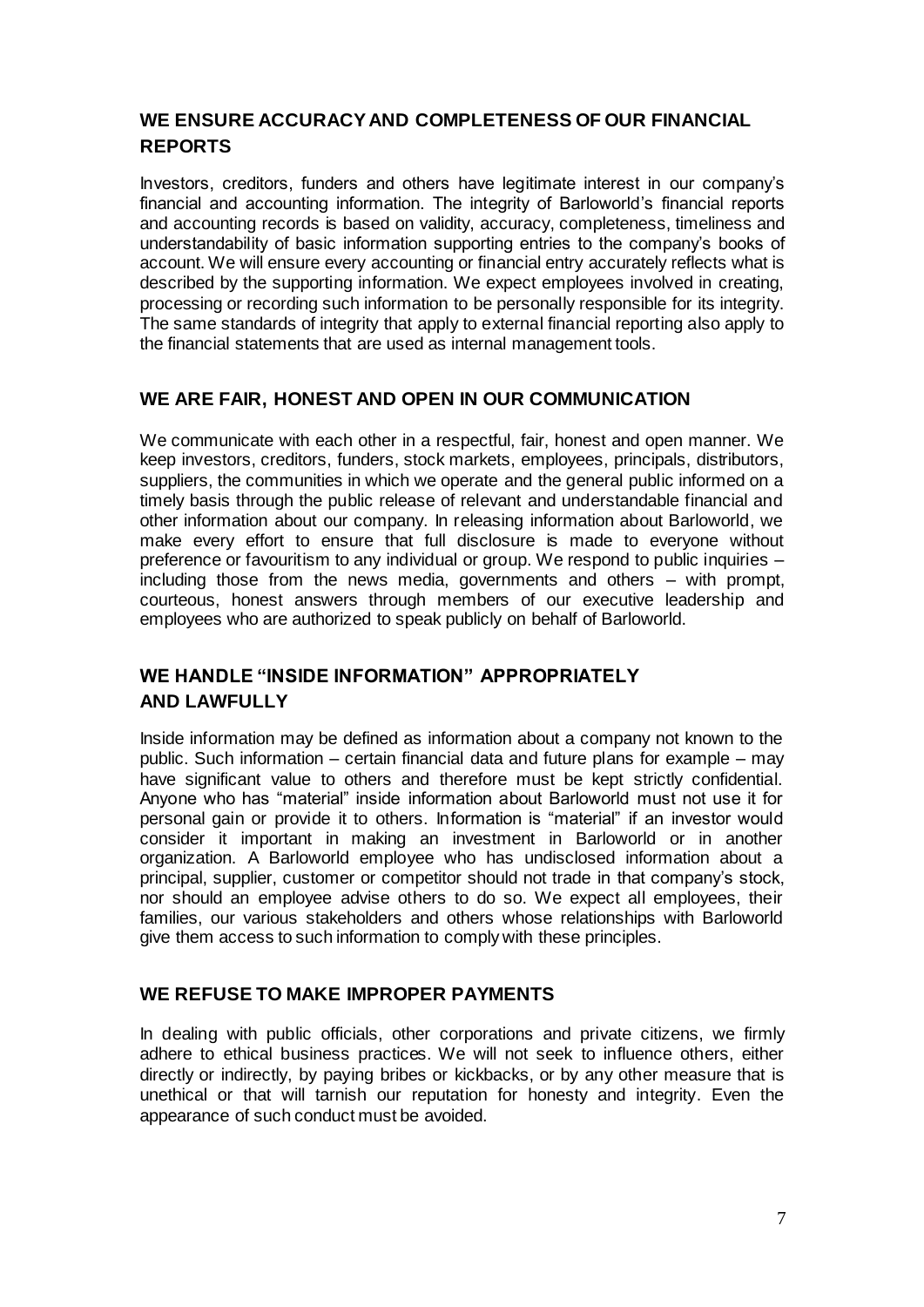# **EXCELLENCE**

The Power of Intense Customer Focus

#### **WE SET AND ACHIEVE AMBITIOUS GOALS.**

*The quality of our products and services reflects the power and heritage of Barloworld – the pride we take in what we do and what we make possible. We are passionate about our people, products and service excellence. We are determined to serve our customers through innovation, continuous improvement, an intense focus on customer needs and a dedication to meet those needs with a sense of urgency. For us, Excellence is not only a value; it is a discipline and a means for making the world a better place.*

**We put Excellence in action when…..**

#### **WE FOCUS ON DELIVERING THE HIGHEST VALUE TO OUR CUSTOMERS, ALWAYS WITH A SENSE OF URGENCY**

We are driven to meet the needs of our customers. We have built a reputation for excellence by listening to our customers, understanding their needs and challenges, and delivering products, services and solutions that help them succeed. Our customers expect the best from Barloworld and each of us must ensure that our individual decisions and actions contribute to a positive perception of the company, enhance our customer's satisfaction and promote their loyalty. To do so, we act with a sense of urgency to deliver the highest possible value in the products and services we provide.

#### **WE ESTABLISH A WORK ENVIRONMENT THAT SUPPORTS EXCELLENCE**

Barloworld employees expect our work environment to promote personal achievement, continual learning and a feeling of self-worth. Employees have the right to express their good-faith opinions about how we can improve our own performance and the performance of the company. We actively listen, respond, encourage teamwork and make decisions based on facts, data and our collective wisdom.

#### **WE SELECT, DEPLOY AND EVALUATE EMPLOYEES BASED ON THEIR QUALIFICATIONS AND PERFORMANCE**

Barloworld selects, deploys, evaluates and rewards employees based on their personal qualifications, skills for the job, demonstrated performance and the contributions they make to Barloworld.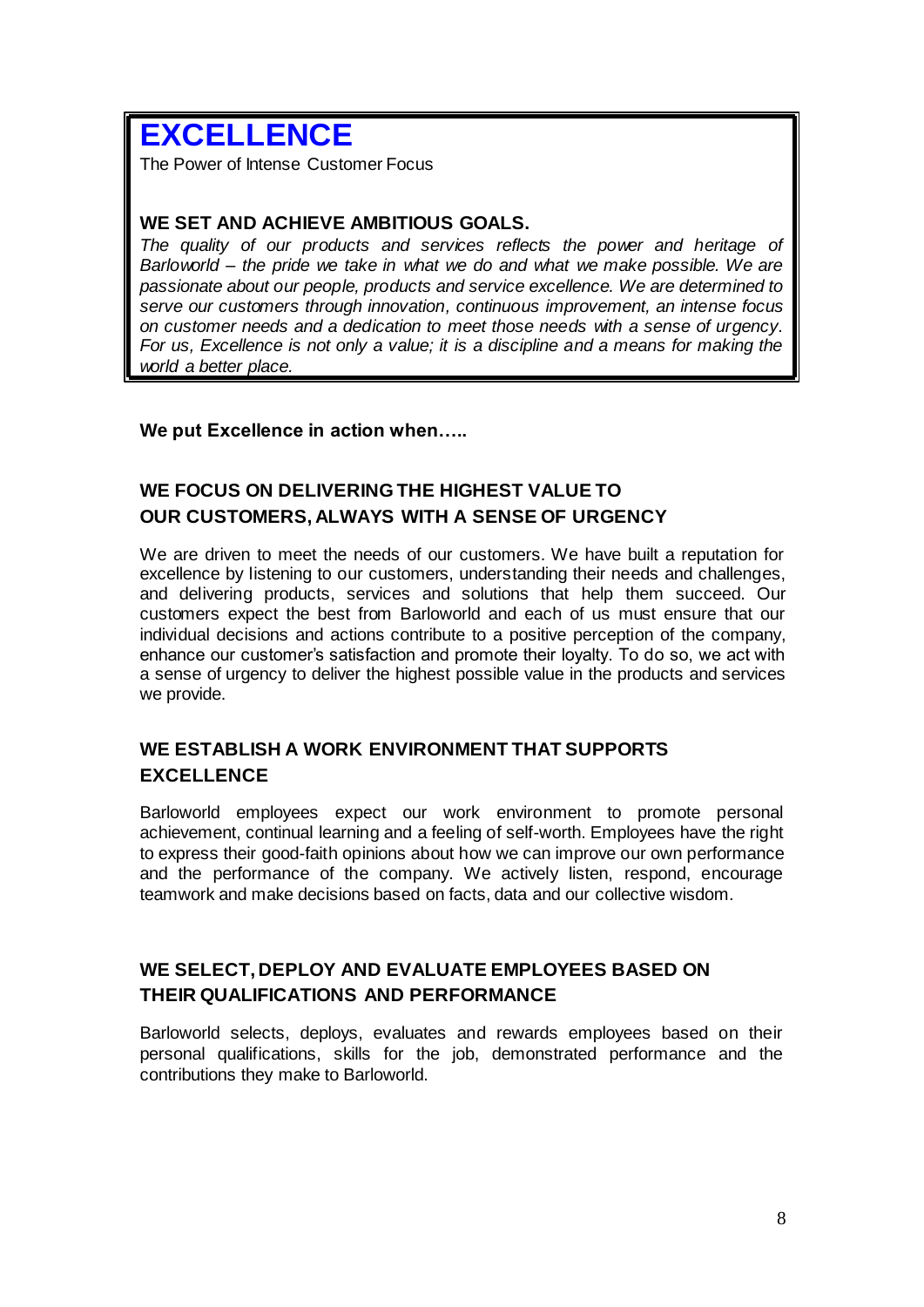#### **WE PROVIDE EMPLOYEES WITH OPPORTUNITIES TO DEVELOP**

We ask employees to give their best efforts, learn from their successes and setbacks and pursue opportunities to improve their performance on their own initiative, as well as through continual learning programs offered by the company. We encourage selfdevelopment and will assist employees in mastering their current jobs and improving their job skills. We are committed to assuring opportunities for all employees to develop their abilities and contribute to Barloworld's success.

#### **WE SEE RISK AS SOMETHING TO BE MANAGED AND AS POTENTIAL OPPORTUNITY**

Because we realise that business and risk are inseparable, we proactively identify, assess and manage risks that have the most potential to impact our business. For us, managing risk also involves looking for opportunities for potential competitive advantage.

#### **WE TAKE AN "ENTERPRISE POINT OF VIEW"**

Taking an "enterprise point of view" means promoting the best interests of our company as a whole. Entrepreneurial thinking in our local business units is critical to our business success. We strive to ensure enterprise decisions do not put our local business units at a competitive disadvantage.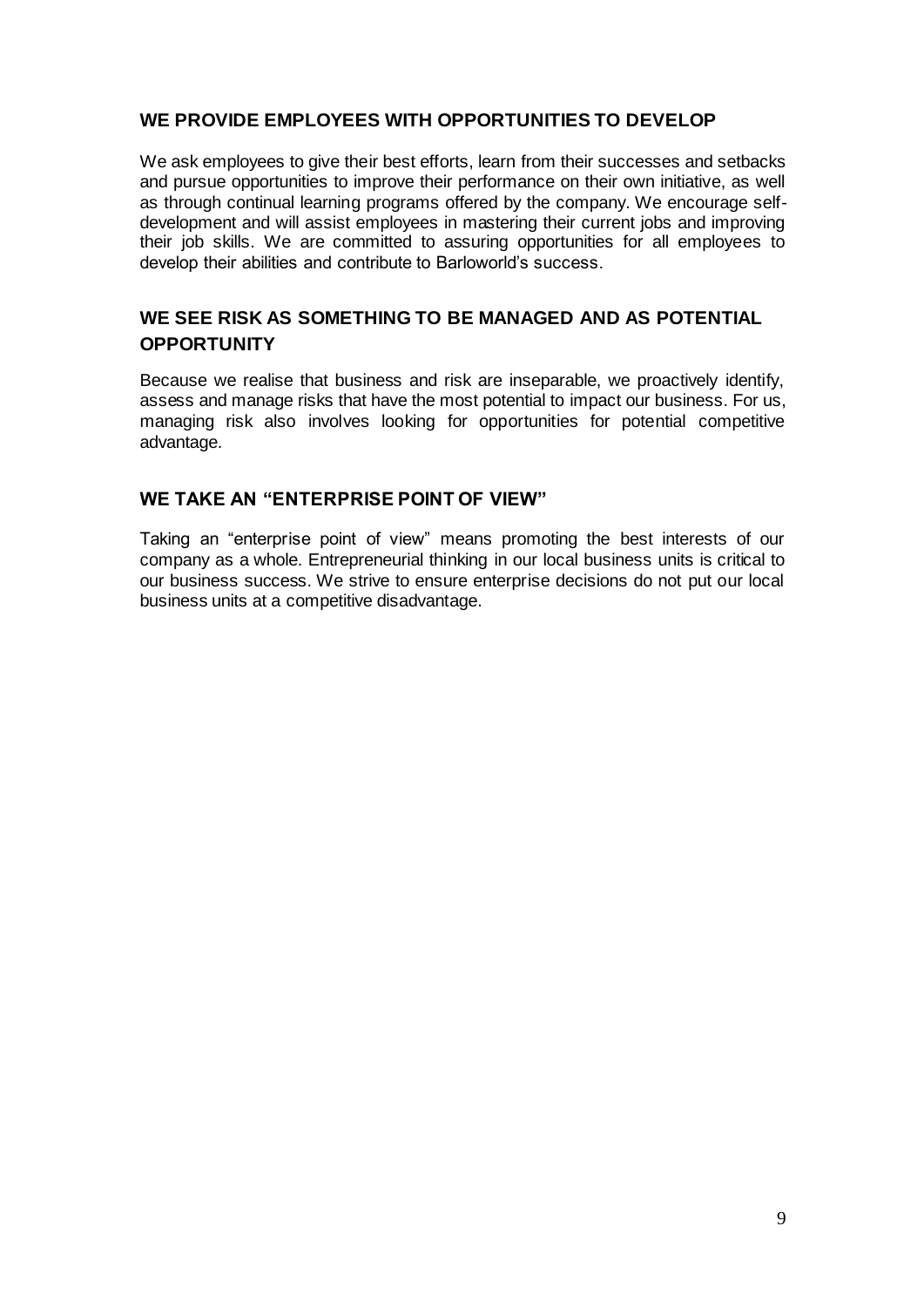## **TEAMWORK**

The Power of Working Together

#### **WE HELP EACH OTHER TO SUCCEED.**

*We are a team, sharing our unique talents to help those with whom we work, live and serve. The diverse thinking and decision making of our people strengthens our team. We respect and value people with different opinions, experiences and backgrounds.* We strive to understand the big picture, then do our part. We know that by working *together, we can produce better results than any of us can achieve alone.*

**We put Teamwork in action when….**

#### **WE BUILD OUTSTANDING LONG TERM RELATIONSHIPS WITH OUR PRINCIPALS AND CUSTOMERS**

The company's strength and longevity are the result of our ability to sustain longlasting, mutually rewarding relationships with our principals and customers.

Our principals and suppliers serve as a critical link between our company and our customers worldwide. We rely on them to participate with us as partners in building and maintaining the long-standing customer relationships that have made Barloworld successful. We value their positive contributions to our reputation and their deep commitment to the customers and communities we serve. We sustain our outstanding relationships with them through trust, communication and shared rewards. We work constantly with them to provide products, services and support solutions necessary to satisfy customer needs.

#### **WE TREAT OTHERS WITH RESPECT**

The full value of each individual's contribution can be realised only when we treat one another with the respect, trust and dignity we ourselves expect. Barloworld insists on a work environment free of intimidation and harassment. As individual employees, we have the right to expect a positive working environment, along with the responsibility to speak out and ask for change if we observe conduct that runs contrary to this principle.

#### **WE TREAT PEOPLE FAIRLY AND PROHIBIT DISCRIMINATION**

We build and maintain a productive, motivated work force by treating all employees fairly and equitably. We respect and recognise the contributions of employees as well as other stakeholders. We will select and place employees on the basis of their qualifications for the work to be performed, considering accommodations as appropriate and needed – without regard to race, religion, national origin, colour, gender, sexual orientation, age and/or physical or mental disability. We support and obey laws that prohibit discrimination everywhere we do business.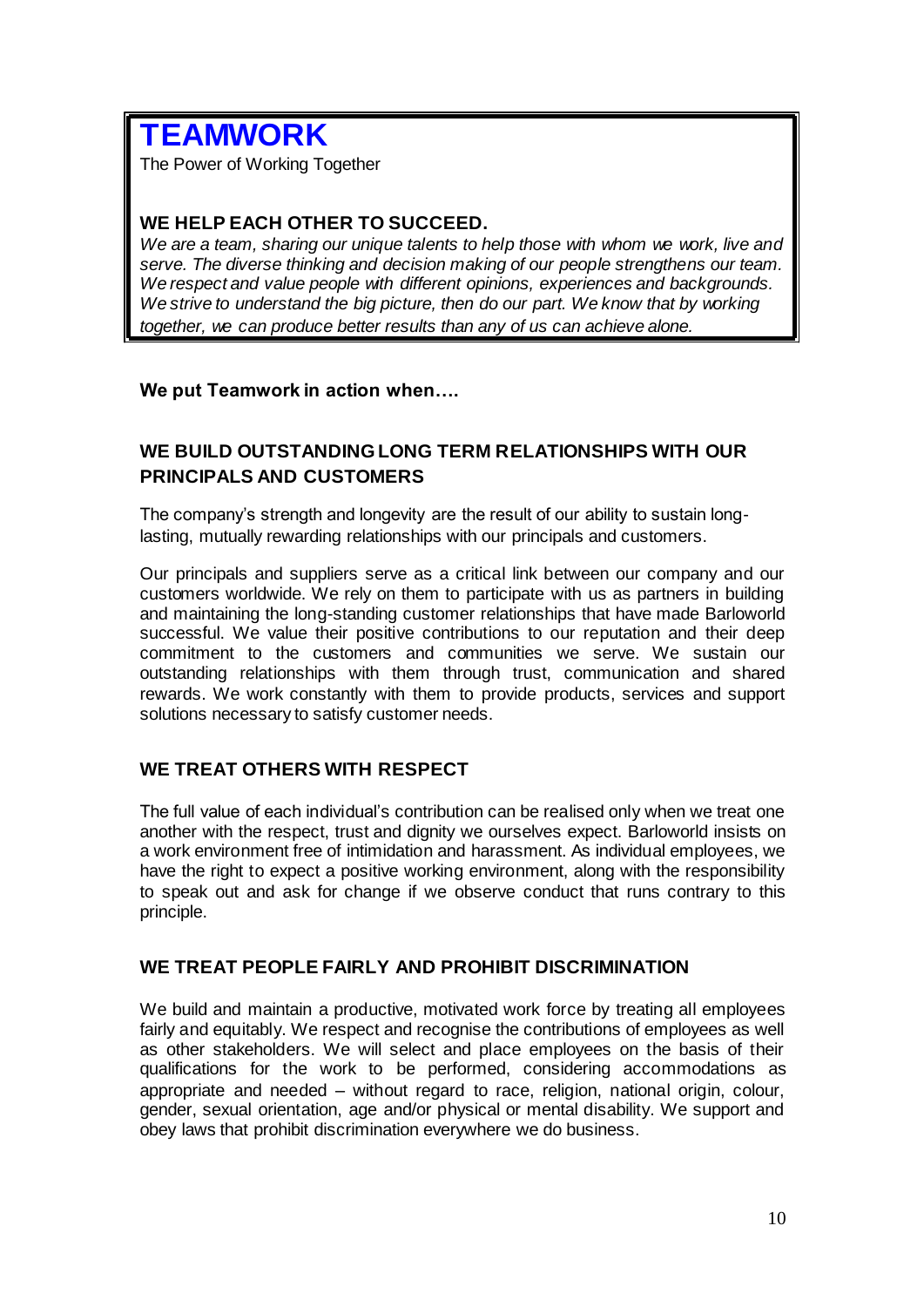#### **WE VALUE AND ENCOURAGE DIVERSITY**

We understand and accept the uniqueness of individuals and are nonjudgmental regarding differences. We value the diversity of unique talents, skills, abilities, cultures and experiences that enable Barloworld people to achieve superior business and personal results. We know that when we seek out and are receptive to various points of view this brings many benefits to Barloworld – innovative solutions and approaches to decision-making that can strengthen the company and make us more successful.

#### **WE CONDUCT BUSINESS WORLDWIDE WITH CONSISTENT GLOBAL STANDARDS**

As a global company, we understand there are many differing economic and political philosophies and forms of government throughout the world. We acknowledge the wide diversity that exits among the social customs and cultural traditions in the countries in which we operate. We respect such differences and to the extent that we can do so in keeping with the principles of our Code of Conduct, we will maintain the flexibility to adapt our business practices to them. We will leverage our global experience to achieve the best results for the enterprise.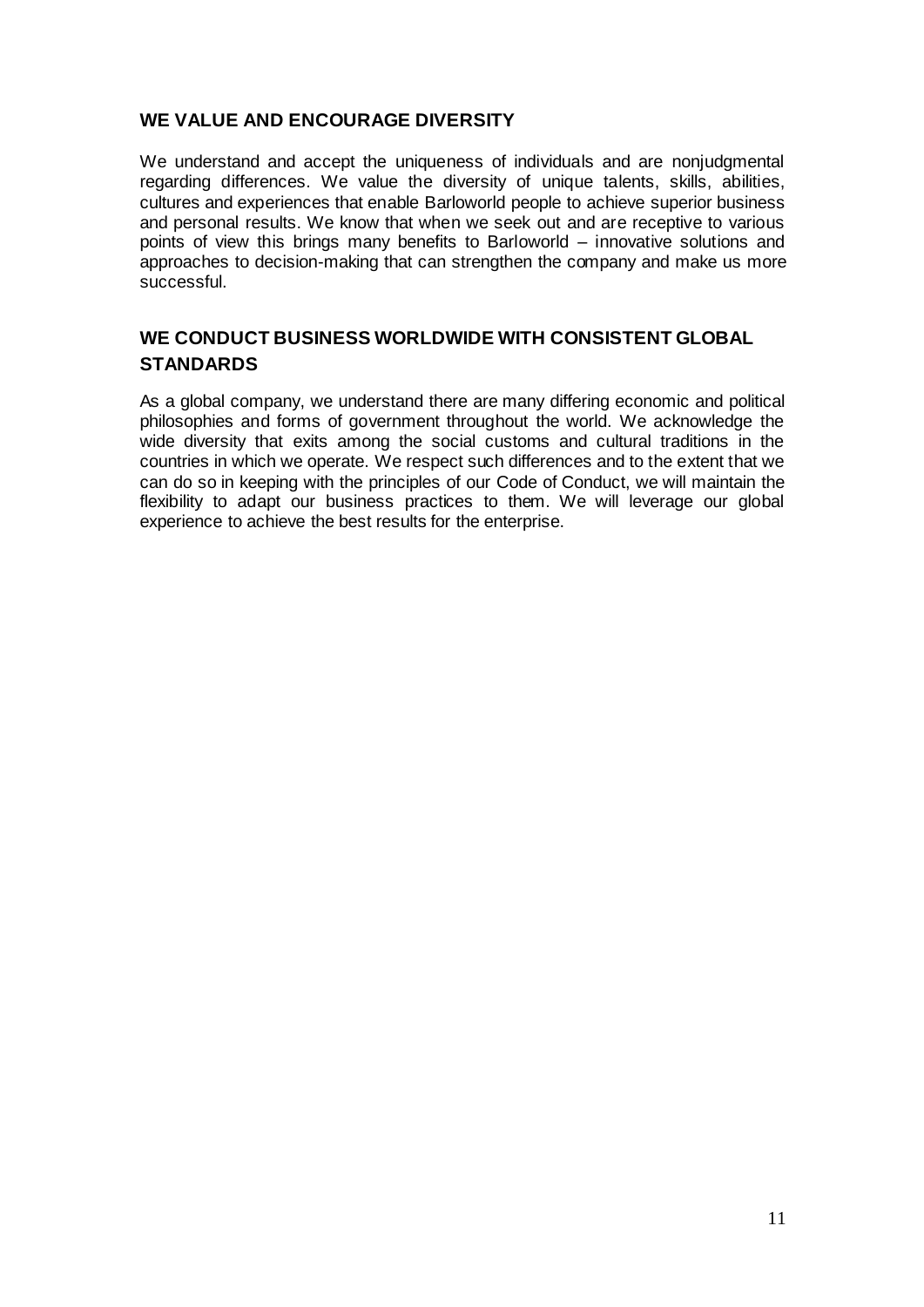## **COMMITMENT**

The Power of Responsibility

#### **WE EMBRACE OUR RESPONSIBILITIES.**

*Individually and collectively we make meaningful commitments – first to each other and then to those with whom we work, live and serve. We understand and focus on the needs of our customers. We are global citizens and responsible members of our communities who are dedicated to safety, care of our environment and manage our business ethically. We know it is both our responsibility and our privilege to carry the Barloworld heritage forward.*

#### **We put Commitment in action when….**

#### **WE TAKE PERSONAL RESPONSIBILITY**

We are committed to the success of Barloworld. We are each personally accountable for meeting both individual and shared goals. We demonstrate leadership by holding ourselves individually responsible for enhancing stakeholder value.

#### **WE SUPPORT ENVIRONMENTAL RESPONSIBILITY THROUGH SUSTAINABLE DEVELOPMENT**

We strive to create shareholder value by providing customers with solutions that improve the sustainability of their operations. We leverage technology and innovation to increase our efficiency and productivity while reducing environmental impact. We develop new business opportunities that help our customers do the same. Our products and services will meet or exceed applicable regulations and standards wherever they are initially sold. We lead industry and community initiatives that share our commitment to making sustainable progress possible.

#### **WE PROTECT THE HEALTH AND SAFETY OF OTHERS AND OURSELVES**

As a company, we strive to contribute toward a global environment in which all people can work safely and live healthy, productive lives, now and in the future. We actively promote the health and safety of everyone on our property with policies and practical programs that help individuals safeguard themselves and their co-workers. As employees, we put safety first by creating a work environment to protect the health and safety of others and ourselves. We actively promote safe practices throughout our value chain – from suppliers to end users. We are committed to providing our customers with products and services that are safe and reliable in the marketplace.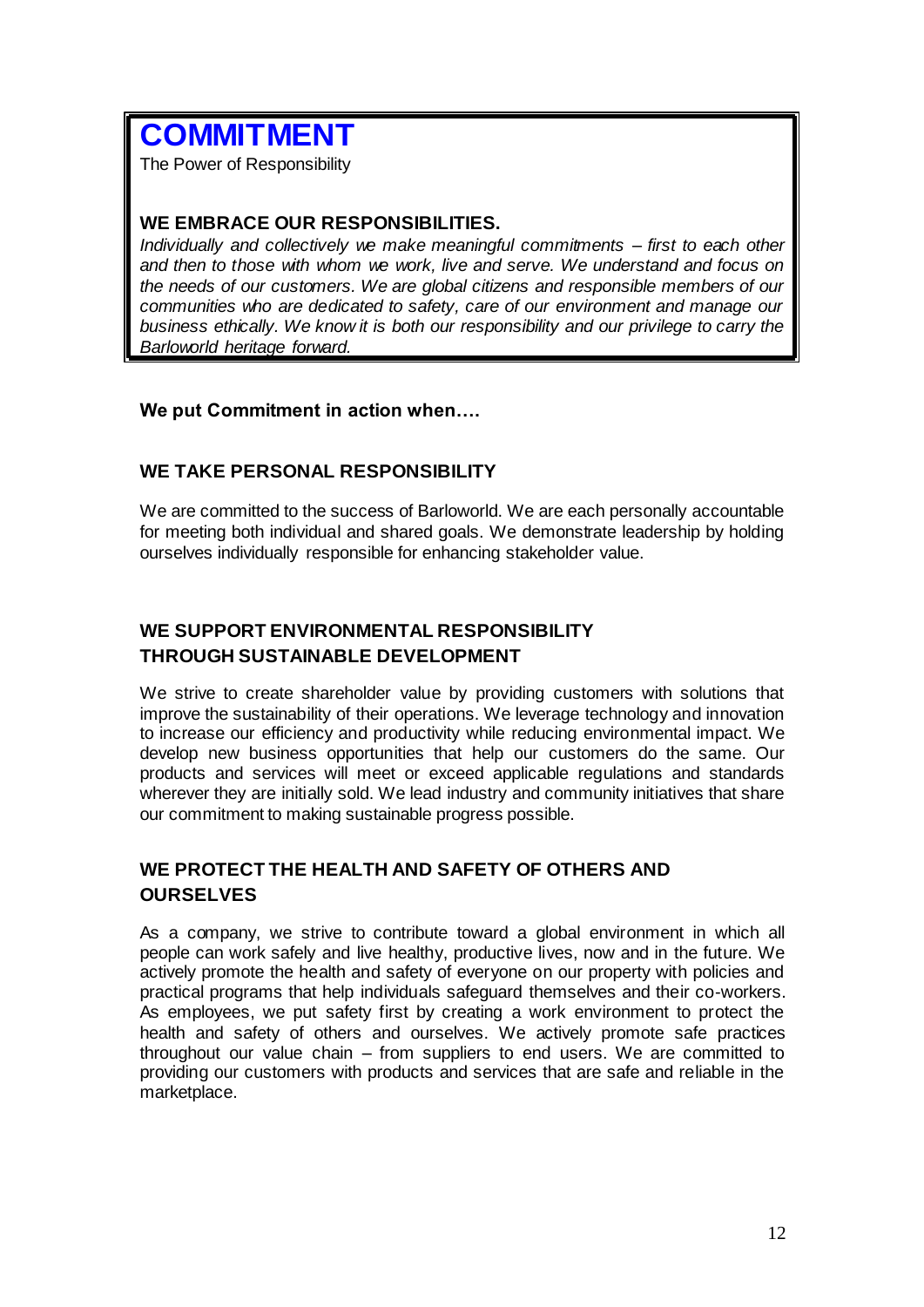#### **WE PROTECT OUR HARD ASSETS, BRANDS, INFORMATION AND OTHER INTELLECTUAL PROPERTY**

We go to extraordinary lengths to preserve, protect and responsibly use all of our assets. This includes tangible as well as intangible assets, such as our brands, technology, business information and intellectual capital. We will not make unauthorised disclosure of trade secrets or other sensitive or confidential information belonging to the company, our customers, principals or suppliers – either during employment by our company or thereafter. When sharing company information with others, we ensure appropriate controls are in place to protect our interests. While we may hire individuals who have knowledge and experience in various technical areas, we do not employ people as a means of gaining access to trade secrets and sensitive information of others. We have personal responsibility to use every appropriate means to safeguard our company's assets and information from loss, theft, damage or misuse.

#### **WE USE ELECTRONIC COMMUNICATIONS TECHNOLOGY RESPONSIBLY AND PROFESSIONALLY**

Electronic communication technology plays a vital role in how we conduct our business every day. Access to the Internet and use of Barloworld Intranet systems, email, telephones, fax machines and mobile devices are important. The company's technology is maintained for legitimate business activities by authorised individuals and to support a positive, professional business climate. As employees, we are expected to use such technology in a responsible and professional manner.

#### **WE RECOGNISE AND RESPECT PERSONAL PRIVACY**

We recognise and respect the personal information privacy interest of individuals. We collect and process only relevant, accurate information needed or appropriate for business purposes and so only by lawful and fair means. We appropriately safeguard the security and confidentiality of company records containing personal information and limit access to such information only to those who have a legitimate business need for it when permitted by law.

#### **WE ARE PRO-ACTIVE MEMBERS OF OUR COMMUNITIES**

As individuals and as a company, we contribute significant time and resources to promoting the health, welfare and economic stability of the communities in which we operate. We encourage all employees to participate in community activities that promote the common good. We believe that our success should also contribute to the quality of life in, and the prosperity and sustainability of, communities where we work and live.

#### **WE MAKE RESPONSIBLE OWNERSHIP AND INVESTMENT DECISIONS**

Barloworld investments must be compatible with social and economic priorities, local laws, customs and traditions of the countries where we do business. In all cases, our conduct should promote acceptance and respect for our company. We also expect that our host countries will recognise our need for stability, growth and business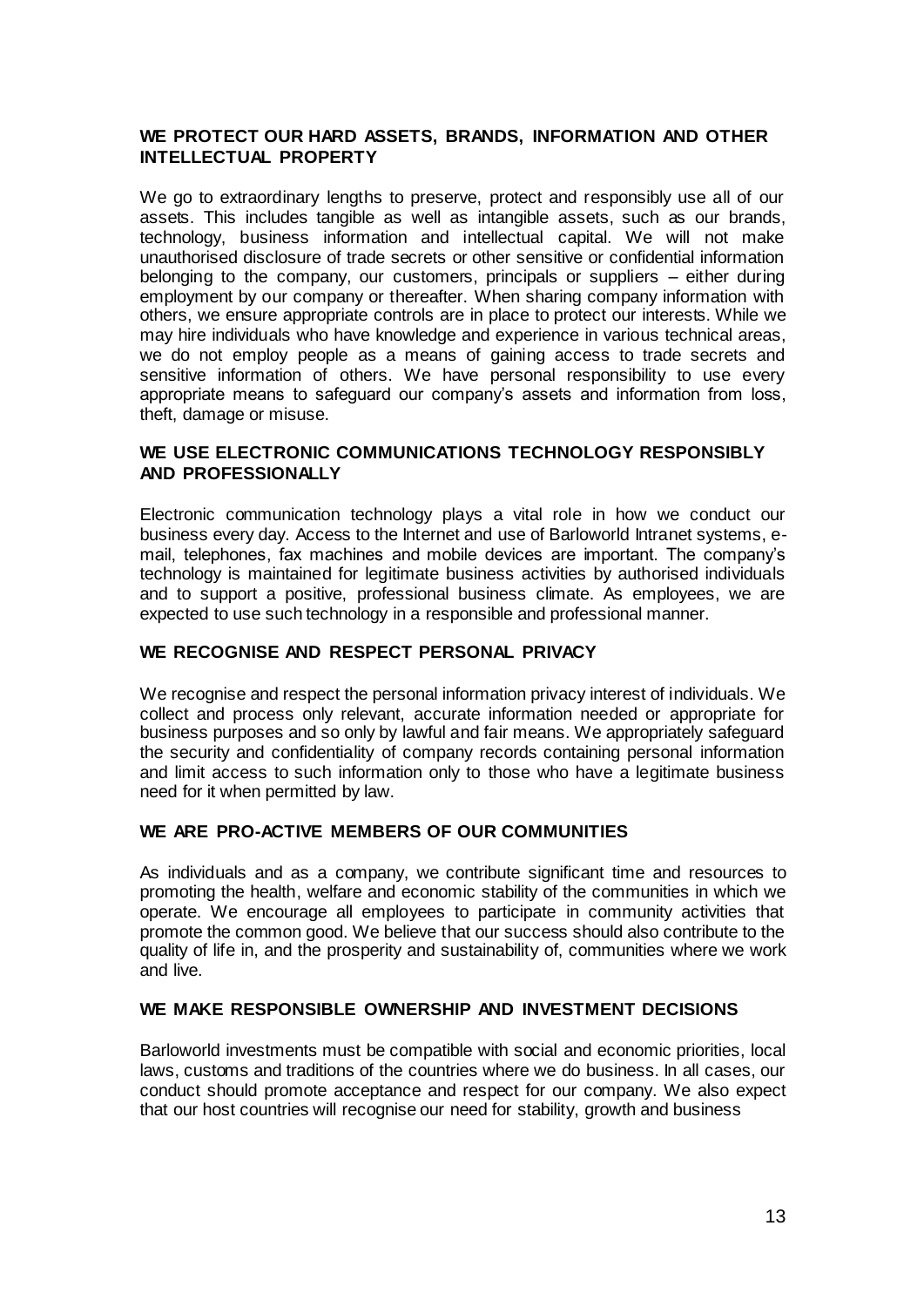success and that they will honour their agreements, including those relating to rights and properties of citizens of other nations.